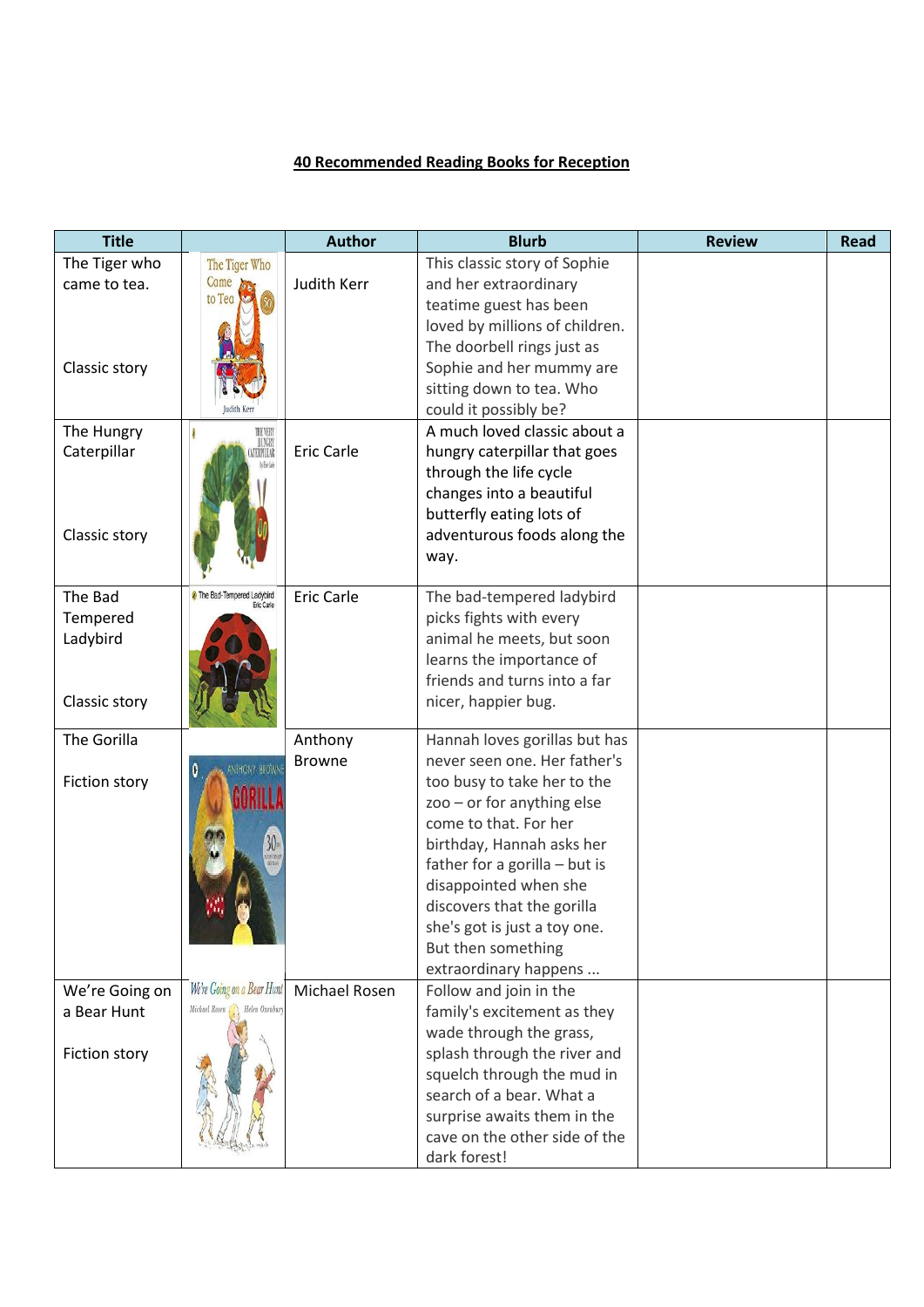| Oi Frog<br>Rhyming story         | 临<br>KIS GANY & JUN FIELD              | Kes Gray and<br>Jim Field | Cats sit on mats, hares sit on<br>chairs, mules sit on stools<br>and gofers sit on sofas, but<br>Frog does not want to sit on<br>a log! Jam-packed with<br>animals and silliness, this<br>original rhyming story will<br>have young children in fits of<br>laughter.                       |  |
|----------------------------------|----------------------------------------|---------------------------|--------------------------------------------------------------------------------------------------------------------------------------------------------------------------------------------------------------------------------------------------------------------------------------------|--|
| Oi Dog<br>Rhyming story          | LAINE GRAY and JUN FILE                | Kes Gray and<br>Jim Field | Frog's had enough, he's the<br>changing the status quo! Cat<br>insists that there are rules -<br>only mules sit on stools, no<br>one but hares should sit on<br>chairs and however<br>irritating, dogs MUST sit on<br>frogs.                                                               |  |
| Oi Cat<br>Rhyming story          |                                        | Kes Gray and<br>Jim Field | According to Frog<br>Cats sit on gnats,<br>Dogs sit on logs,<br>Raccoons sit on macaroons,<br>Armadillos sit on pillows and<br>Chicks sit on bricks. But wait!<br>Cat doesn't like sitting on<br>gnats, they keep biting his<br>bottom!<br>Will Frog and Dog help him<br>change the rules? |  |
| Paddington<br>Bear<br>Storybook  | MICHAEL BOND<br>addington              | Michael Bond              | Paddington Bear travelled all<br>the way from Peru when the<br>Brown family first met him<br>on Paddington Station. Since<br>then their lives have never<br>been the same for ordinary<br>things become quite<br>extraordinary when a bear<br>called Paddington is<br>involved.            |  |
| Dear Zoo<br>Classic<br>storybook | Dear Zoo<br><b>Ban</b><br>Rod Campbell | Rod Campbell              | Lift the flaps to discover the<br>animals the zoo has sent - a<br>monkey, a lion and even an<br>elephant! But will they ever<br>manage to send the perfect<br>pet?                                                                                                                         |  |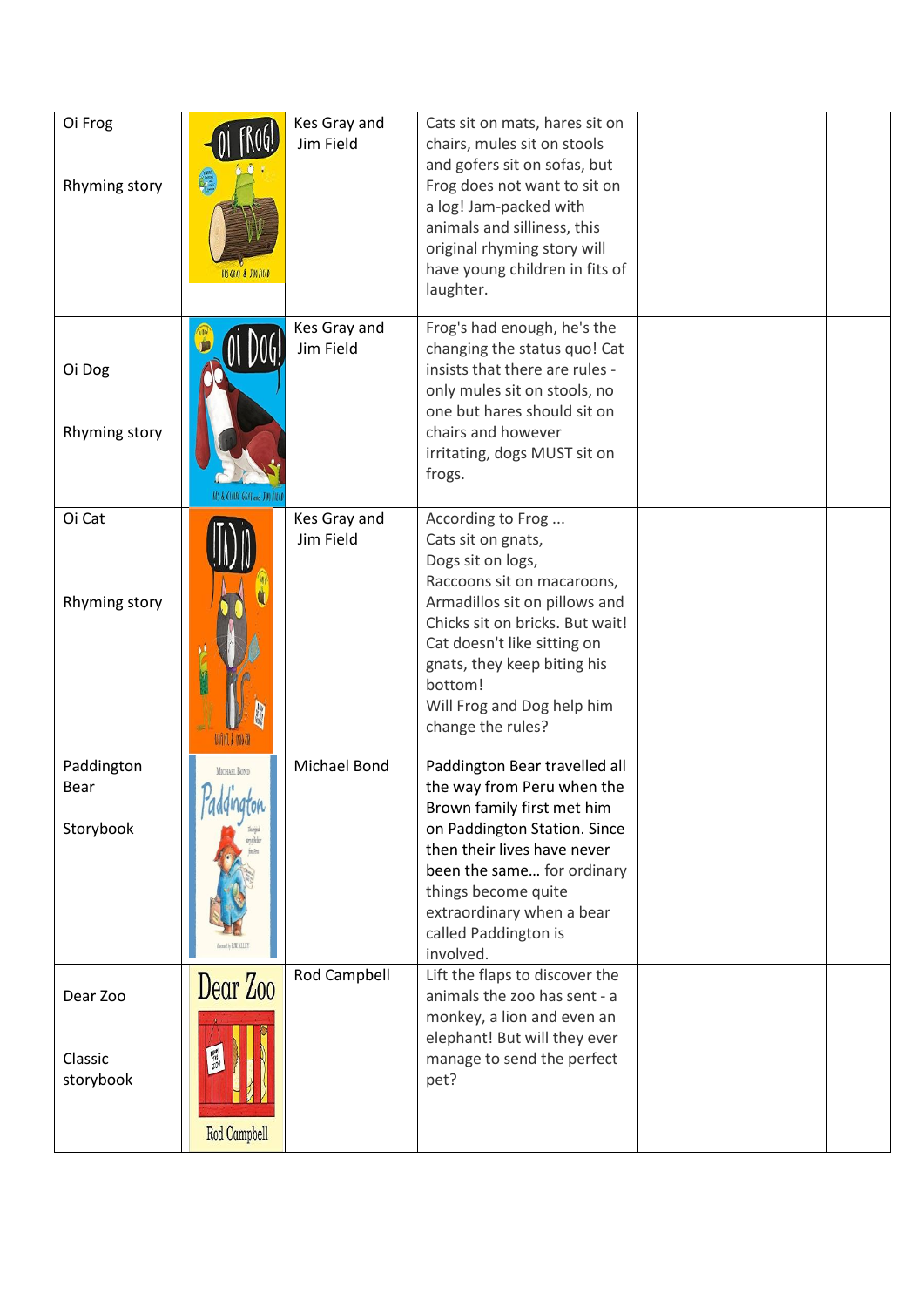| <b>Funny Bones</b><br>Classic<br>storybook                   | <b>Q</b> Janet & Allan Ahlberg<br><b>TUNNYEONES</b> | Allan Ahlberg<br>and Janet<br>Ahlberg | In a dark dark house, in a<br>dark dark cellar lived some<br>skeletons. What will they get<br>up too?                                                                                                                                                                                                                         |  |
|--------------------------------------------------------------|-----------------------------------------------------|---------------------------------------|-------------------------------------------------------------------------------------------------------------------------------------------------------------------------------------------------------------------------------------------------------------------------------------------------------------------------------|--|
| Goldilocks and<br>the Three Bears<br><b>Traditional Tale</b> |                                                     | Mara Alperin                          | When Goldilocks sneaks into<br>the three bears' cottage, no<br>one seems to be home. But<br>the bears soon return from<br>their walk Will they catch<br>that little girl?                                                                                                                                                     |  |
| Giraffes can't<br>Dance<br>Storybook                         | CIRAFFES CAN'T<br>DANCE                             | Giles Andreae                         | Gerald the tall giraffe would<br>love to join in with the other<br>animals at the Jungle Dance,<br>but everyone knows that<br>giraffes can't dance or<br>can they?                                                                                                                                                            |  |
| Never Tickle a<br><b>Tiger</b><br>Storybook                  |                                                     | Pamela<br><b>Butchart</b>             | Izzy is always shuffling,<br>jiggling, squirming and<br>twitching. She just can't keep<br>still! So when Izzy's school go<br>on a trip to the zoo, her<br>teacher warns her to<br>behave. She must never<br>wriggle, she must never<br>fidget and she must certainly<br><b>NEVER TICKLE A TIGER! But</b><br>does Izzy listen? |  |
| 10 Little<br><b>Dinosaurs</b><br>Number book                 |                                                     | Mike Brownlow                         | Ten little dinosaurs set off in<br>search of adventure. But<br>what will the ten little<br>dinosaurs do when then<br>meet a grumpy triceratops?<br>And a stomping diplodocus?<br>And a HUNGRY t-rex?                                                                                                                          |  |
| How to Catch a<br>Star<br>Storybook                          | Instances contains                                  | Oliver Jeffers                        | There once was a boy who<br>loved stars so much that he<br>wished he had one of his<br>very own. Every night he<br>watched the stars in the sky<br>from his bedroom window<br>and dreamed of how he<br>could be their friend and<br>how they could play hide-<br>and-go-seek together.                                        |  |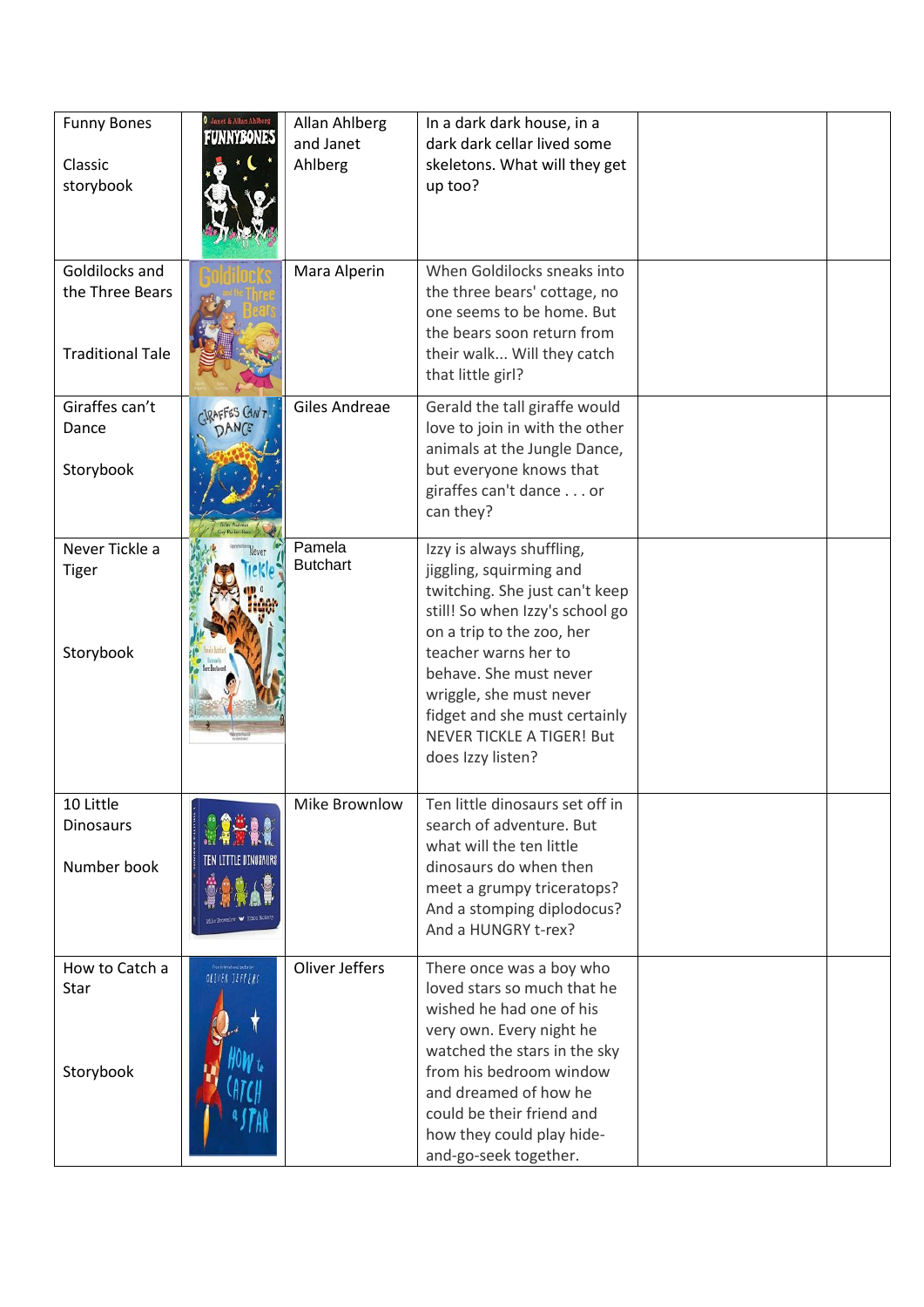|                         |                            | Oliver Jeffers          | Once there was a girl whose                           |  |
|-------------------------|----------------------------|-------------------------|-------------------------------------------------------|--|
| The Heart and           | <b>OLIVER TETTERS</b>      |                         | life was filled with wonder at                        |  |
| the Bottle              |                            |                         | the world around her                                  |  |
|                         |                            |                         | Then one day something                                |  |
|                         |                            |                         | happened that made the girl                           |  |
|                         |                            |                         | take her heart and put it in a                        |  |
| Storybook               |                            |                         | safe place. However, after                            |  |
|                         |                            |                         | that it seemed that the                               |  |
|                         |                            |                         | world was emptier than                                |  |
|                         |                            |                         | before. But would she know                            |  |
|                         |                            |                         | how to get her heart back?                            |  |
| The Koala who           |                            | Rachel Bright           |                                                       |  |
| Could                   |                            |                         | Sometimes change comes<br>along whether we like it or |  |
|                         |                            |                         |                                                       |  |
|                         |                            |                         | not but if you let it,                                |  |
|                         |                            |                         | change can be the making of                           |  |
| Storybook               |                            |                         | you. Kevin the Koala<br>discovers this and more       |  |
|                         |                            |                         |                                                       |  |
|                         |                            |                         |                                                       |  |
|                         |                            |                         |                                                       |  |
|                         |                            |                         |                                                       |  |
|                         |                            |                         |                                                       |  |
| Planets                 | $\mathbf{z})$<br>$\square$ | Elizabeth               | Introduces children to our                            |  |
|                         |                            | Carney                  | solar system, including all of                        |  |
|                         | <b>Planets</b>             |                         | the planets and dwarf                                 |  |
|                         |                            |                         | planets, and lots of                                  |  |
| Non-Fiction             |                            |                         | fascinating fun facts. This                           |  |
|                         |                            |                         | reader helps cultivate the                            |  |
|                         |                            |                         | explorers of tomorrow!                                |  |
|                         |                            |                         |                                                       |  |
| Whales and              |                            | Susanna                 | Visually exciting and highly                          |  |
| Dolphins                | Whales                     | Davidson                | informative this book                                 |  |
|                         |                            |                         | presents facts about Whales                           |  |
|                         |                            |                         | and Dolphins in a fun and                             |  |
|                         |                            |                         | accessible way.                                       |  |
|                         |                            |                         |                                                       |  |
| Non-Fiction             |                            |                         |                                                       |  |
|                         |                            |                         |                                                       |  |
|                         | ★ FIRST FAVOURITE TALES ★  | Jan Lewis               | Three little pigs set off to                          |  |
| The Three Little        | he Three                   |                         | build new homes for                                   |  |
| Pigs                    |                            |                         | themselves. But someone                               |  |
|                         |                            |                         | big and bad soon comes                                |  |
|                         |                            | <b>Traditional Tale</b> | looking for a tasty piggy                             |  |
| <b>Traditional Tale</b> |                            |                         | snack                                                 |  |
|                         |                            |                         | Can the pigs outwit the                               |  |
|                         |                            |                         | wicked wolf?                                          |  |
|                         |                            |                         |                                                       |  |
|                         |                            |                         |                                                       |  |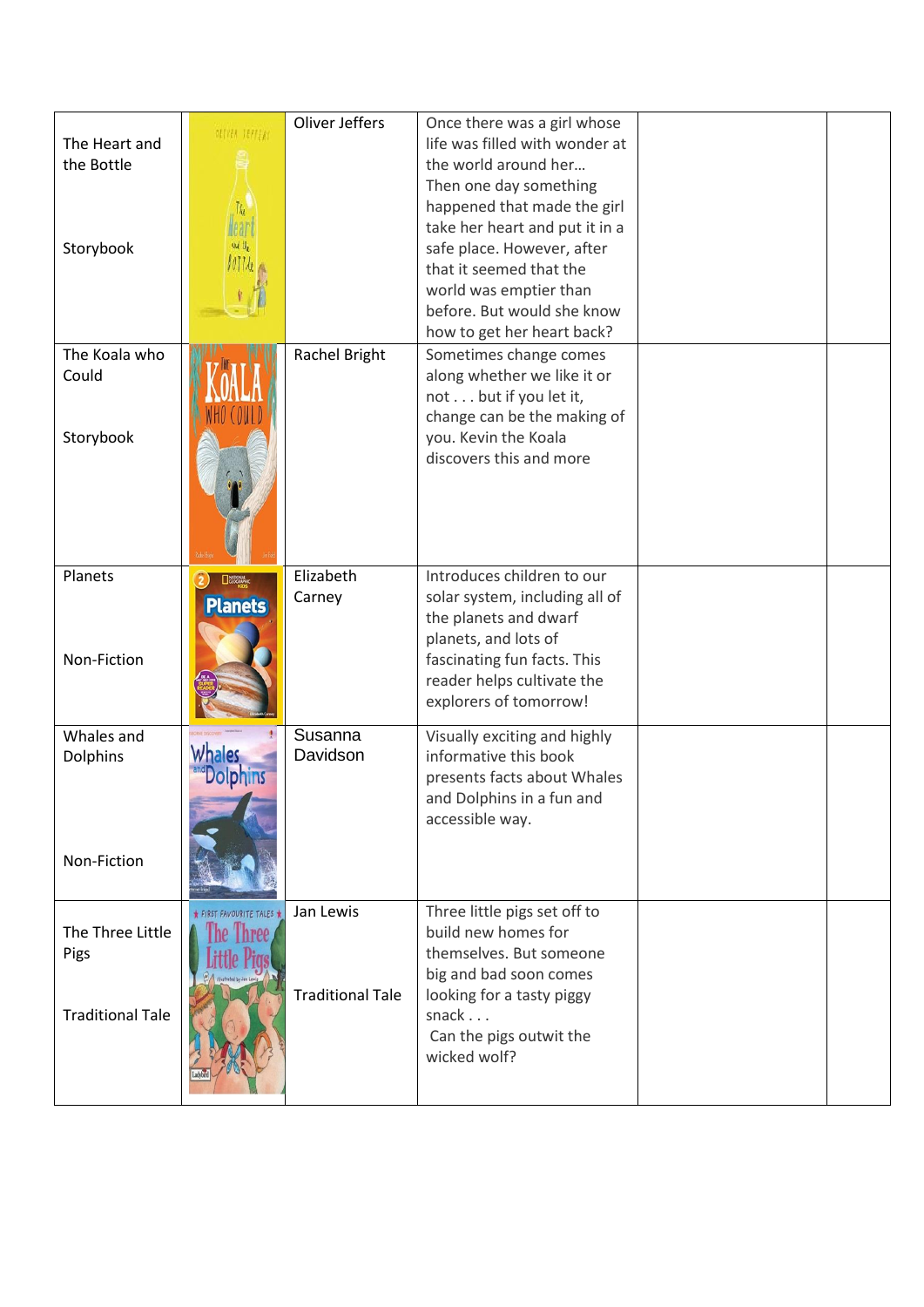|                         | I Ladybird First Favourite Tal | <b>Mandy Ross</b>       | Little Red Riding Hood is sent |  |
|-------------------------|--------------------------------|-------------------------|--------------------------------|--|
| Little Red              | the Real                       |                         | on a journey by her mother     |  |
| <b>Riding Hood</b>      |                                |                         | to visit her grandma and she   |  |
|                         |                                |                         | meets someone along the        |  |
| <b>Traditional Tale</b> |                                | <b>Traditional Tale</b> | way who will try to trick her? |  |
|                         |                                |                         | Will she fall for his trap?    |  |
|                         |                                |                         |                                |  |
|                         |                                | <b>Ronne Randall</b>    | When Jack climbs up an         |  |
| Jack and the            | lack                           | and Gavin Scott         | enormous beanstalk, he         |  |
| <b>Beanstalk</b>        | Beanstalk                      |                         | discovers a giant's castle     |  |
|                         |                                |                         |                                |  |
|                         | Gavin Scott                    |                         | high up in the clouds. But     |  |
|                         |                                | <b>Traditional Tale</b> | the giant likes to eat little  |  |
| <b>Traditional Tale</b> |                                |                         | boys                           |  |
|                         |                                |                         | However will Jack escape?      |  |
|                         | Parragon                       |                         |                                |  |
|                         |                                | <b>Kes Gray</b>         | Quentin was a duck with a      |  |
| <b>Quick Quack</b>      |                                |                         | very quick quack.              |  |
|                         |                                |                         | 'QUCK!' said Quentin.          |  |
|                         |                                |                         | 'What's wrong with me?         |  |
|                         |                                |                         | 'Quentin's quack has lost      |  |
| Storybook               |                                |                         | its A. Do any of the other     |  |
|                         |                                |                         | animals have one to            |  |
|                         |                                |                         | spare? APES don't want to      |  |
|                         |                                |                         | be PES. SNAKES don't want      |  |
|                         | AS GET & THERED                |                         | to be SNKES. Will Quentin      |  |
|                         |                                |                         | be stuck with a very quick     |  |
|                         |                                |                         | QUCK?!                         |  |
|                         |                                |                         |                                |  |
|                         | ۋەل ئىل                        | <b>Rachel Bright</b>    | A rhyming story about one      |  |
| The Lion Inside         |                                |                         | little mouse trying to make    |  |
|                         |                                |                         | himself heard and              |  |
|                         |                                |                         | discovering along the way      |  |
|                         |                                | Rhyming story           | that even the smallest of us   |  |
|                         |                                |                         | has the heart of a lion.       |  |
|                         |                                |                         |                                |  |
|                         |                                |                         |                                |  |
|                         |                                |                         |                                |  |
|                         | David McKee                    | David Mckee             | Elmer is an adorable           |  |
| Elmer                   |                                |                         | patchwork elephant who         |  |
|                         |                                |                         | sends a subtle message that    |  |
|                         |                                |                         | it is ok to be different which |  |
| Storybook               |                                |                         | resonates with children        |  |
|                         |                                |                         | across the world.              |  |
|                         |                                |                         |                                |  |
|                         |                                |                         |                                |  |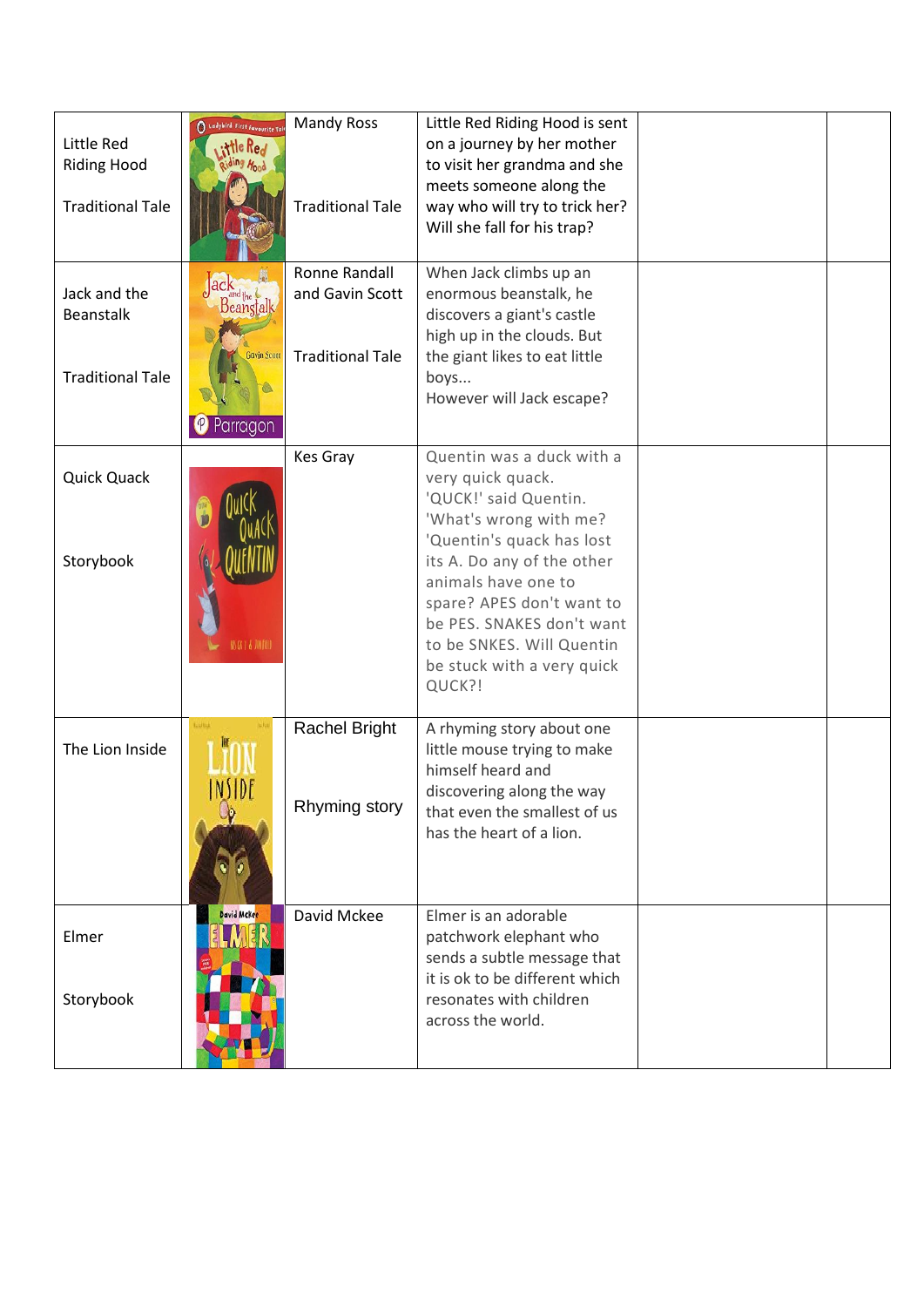| <b>Brave Little</b><br>Penguin<br>Storybook                 |                  | Giles Andreae              | Little Penguin Pip-Pip would<br>love to join in with all his<br>friends swimming in the sea,<br>but there's just one problem<br>he's scared of water. Can<br>Pip-Pip overcome his fears<br>and finally take the plunge?<br>This irresistible story shows<br>that sometimes all it takes is<br>a little bit of encouragement. |  |
|-------------------------------------------------------------|------------------|----------------------------|------------------------------------------------------------------------------------------------------------------------------------------------------------------------------------------------------------------------------------------------------------------------------------------------------------------------------|--|
| There's a Lion<br>in my<br>Cornflakes<br>Storybook          |                  | Michelle<br>Robinson       | Dan and his brother decide<br>to collect 100 coupons so<br>that they can have their very<br>own lion; they assume the<br>task will be easy enough.<br>How wrong can you be?!A<br>wild story where anything<br>can happen.                                                                                                    |  |
| Monkey Puzzle<br>Story book                                 |                  | Julia Donaldson            | It's not too much fun being<br>lost in the jungle and little<br>monkey wants his mummy.<br>Kindly butterfly is keen to<br>help, but they don't seem to<br>be having much luck as the<br>well-meaning butterfly<br>misunderstands monkey's<br>descriptions and leads him<br>to all sorts of unsuitable<br>animals!            |  |
| You Can't take<br>an Elephant on<br>the Bus<br>Rhyming book | You Can trake an | Patricia<br>Cleveland-Peck | This riotous picture book is<br>filled with animals causing<br>total disaster as they try to<br>travel in the most unsuitable<br>vehicles. A real romp of a<br>book, with hilarious rhyming<br>text and spectacular<br>illustrations.                                                                                        |  |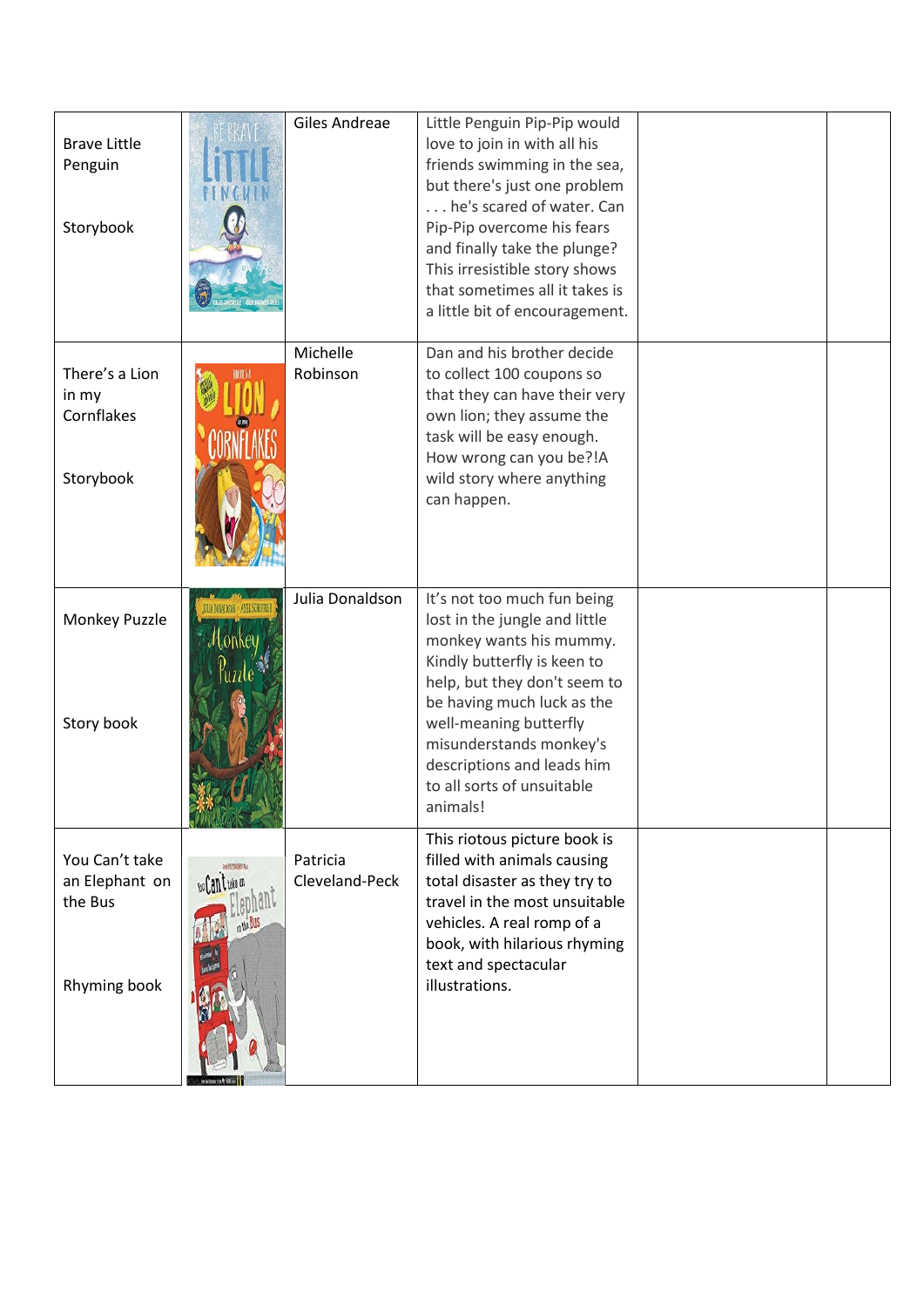| The Big Red<br>Bath<br>Storybook                         |                           | Julia Jarman                                 | Ben and Bella are having<br>such a lovely, splashy time in<br>the big red bath that soon<br>everyone wants to join in the<br>fun! But will there be room<br>for all the animals even<br>Hippopotamus?                                                                                                        |  |
|----------------------------------------------------------|---------------------------|----------------------------------------------|--------------------------------------------------------------------------------------------------------------------------------------------------------------------------------------------------------------------------------------------------------------------------------------------------------------|--|
| The Day the<br>Crayons Quit<br>Storybook                 | OLIVER TEFFERS            | Drew Daywalt<br>and Oliver<br><b>Jeffers</b> | Oliver Jeffers team up to<br>create a colourful solution to<br>a crayon-based crisis in this<br>playful, imaginative story.<br>Poor Duncan just wants to<br>colour in. But when he opens<br>his box of crayons, he only<br>finds letters, all saying the<br>same thing: We quit.                             |  |
| Your Called<br>What?!<br>Storybook                       | <b>MAN</b><br><b>CALL</b> | Kes Gray                                     | A unique and rip-roaringly<br>funny, tongue-twisting story<br>full of weird and wonderful<br>real creatures and facts at<br>the end that will amaze.                                                                                                                                                         |  |
| What the<br>Ladybird Heard<br>on Holiday<br>Rhyming book |                           | Julia Donaldson                              | Those two bad men, Lanky<br>Len and Hefty Hugh, are<br>back! They may be in the city<br>instead of the farm, but they<br>haven't changed their<br>thieving ways. In fact,<br>they're even more<br>ambitious. They're planning<br>to steal a monkey from the<br>zoo and use it to pinch the<br>Queen's crown. |  |
| The Squirrels'<br>Who<br>Squabbled<br>Rhyming book       | <b>SQUABBLED</b>          | Rachel Bright                                | Two greedy squirrels<br>squabble and learn how to<br>share in this rhyming<br>adventure.                                                                                                                                                                                                                     |  |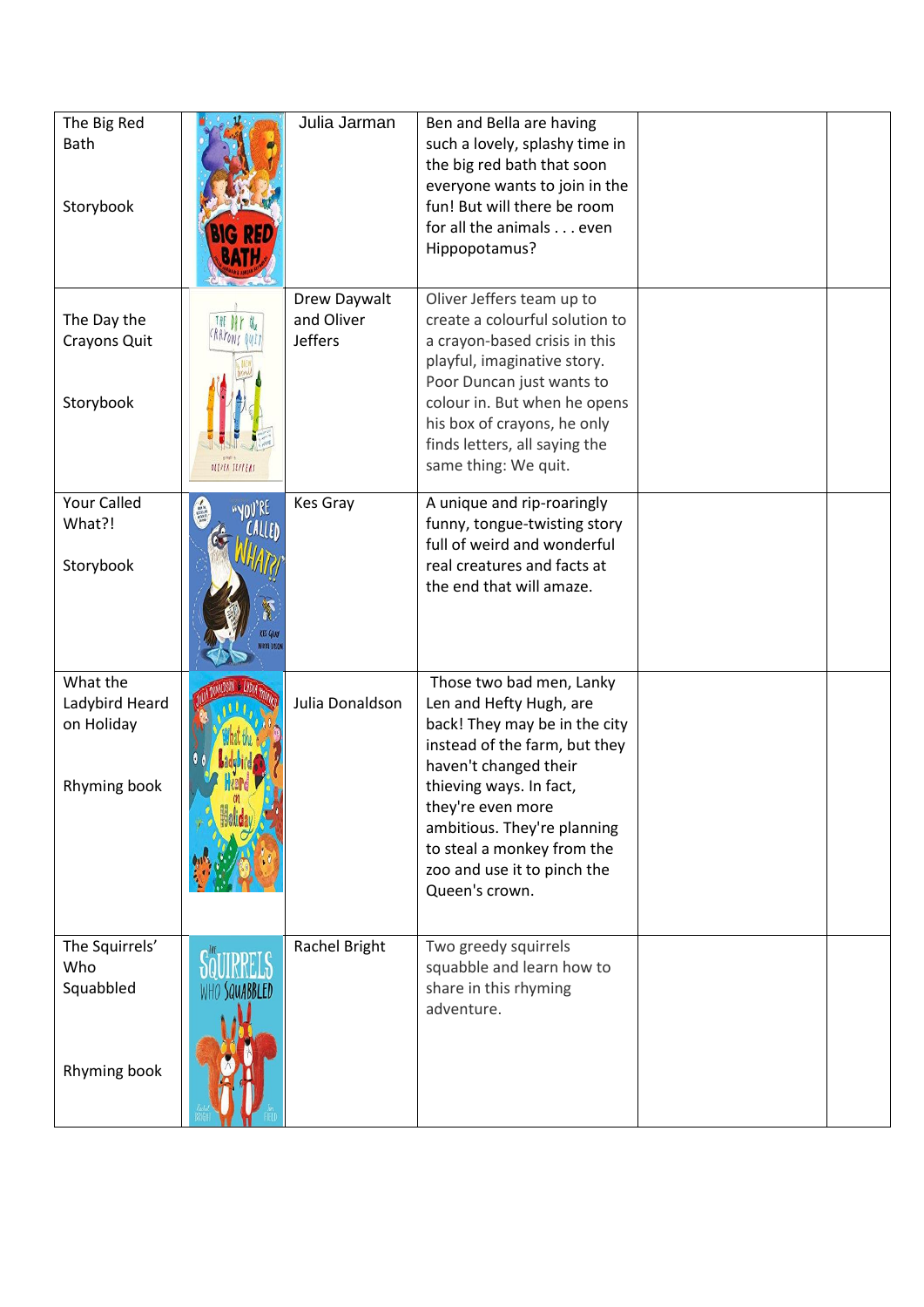| There's a Tiger<br>in my Garden<br>Storybook |                                              | Lizzy Stewart        | When Grandma says she's<br>seen a tiger in the garden,<br>Nora doesn't believe her.<br>She's too old to play<br>Grandma's silly games!<br>Everyone knows that tigers<br>live in jungles, not gardens.                                                                                                                                             |  |
|----------------------------------------------|----------------------------------------------|----------------------|---------------------------------------------------------------------------------------------------------------------------------------------------------------------------------------------------------------------------------------------------------------------------------------------------------------------------------------------------|--|
| Have you seen<br>my Giraffe<br>Storybook     |                                              | Michelle<br>Robinson | Did you know that they don't<br>give away goldfish at the<br>fairground anymore? You<br>can win a giraffe instead. So<br>much better! Although, you<br>might come across a few<br>problems when you bring<br>your cute new pet<br>home. Giraffes tend to be<br>big and clumsy, so here is a<br>handy guide of all the best<br>places to hide them |  |
| The Bear who<br>Stared<br>Storybook          | DUNCAN BEEDIE                                | Duncun Beedie        | Bear doesn't mean to be<br>rude he's just curious but too<br>shy to say anything. Nobody<br>likes being stared at and it<br>soon gets Bear into trouble.                                                                                                                                                                                          |  |
| <b>Bugs and</b><br>Insects<br>Non-Fiction    | Usborne Spotter's Guides<br>BUGS &<br>INSECT | Anthony<br>Wooton    | This non-fiction book makes<br>perfect companions for<br>enthusiasts keen to discover<br>the many fascinating aspects<br>of the natural world with<br>full-colour illustrations of<br>around 100-200 different<br>species.                                                                                                                        |  |